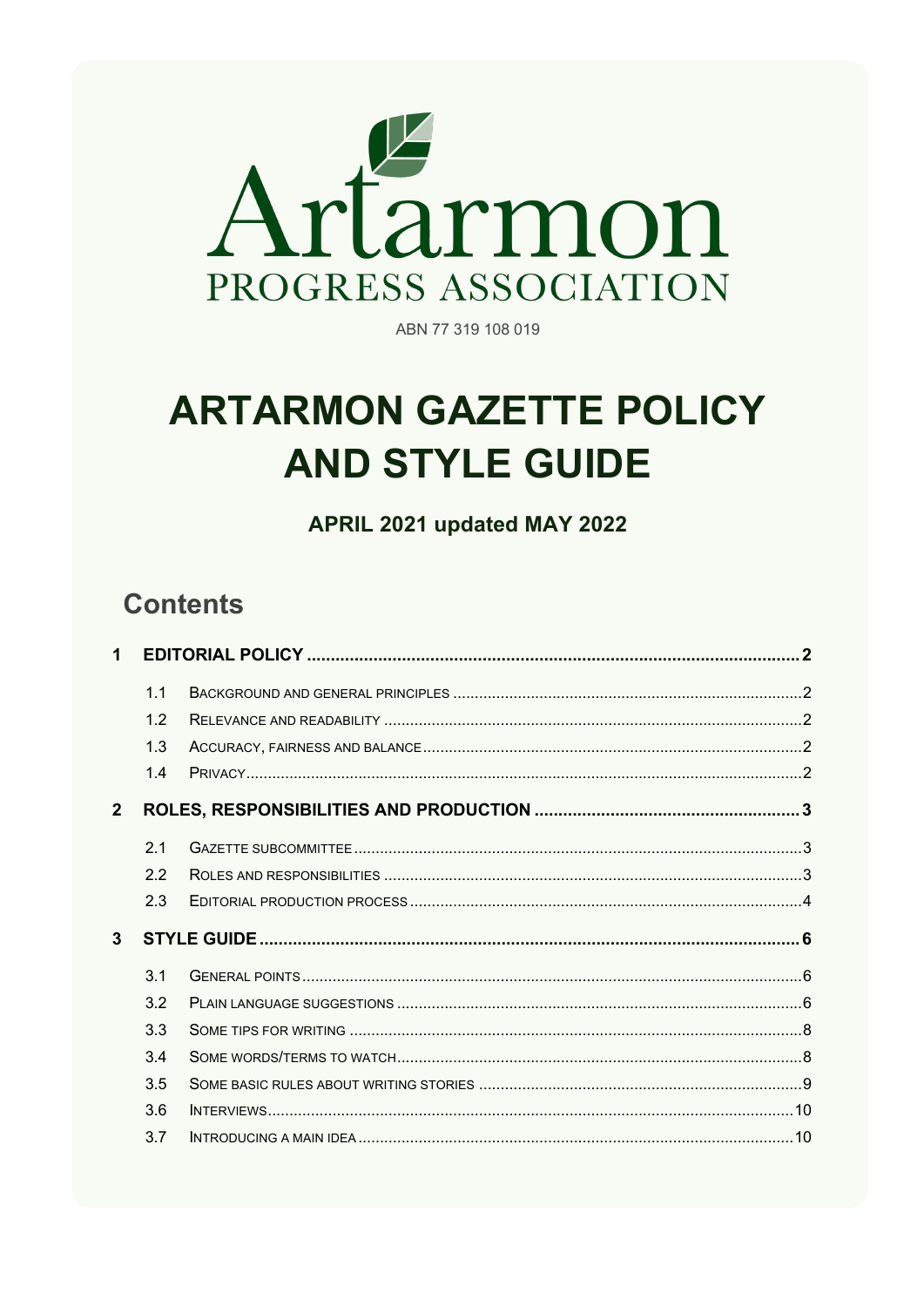# **1 EDITORIAL POLICY**

# **1.1 Background and general principles**

- The core purpose of the Artarmon Gazette is to publish high-quality, independent, public-interest news and information for the Artarmon community.
- The Gazette focuses on local issues, community interests and supporting local business.
- The Gazette Editor and contributors commit themselves to honesty, fairness, respect for the rights of others, and independence.
- The Gazette supports a high ratio (60% or more) of news and information to advertising material.
- The Editor aims to publish four issues a year typically in March, June, September and December.

## **1.2 Relevance and readability**

- Articles must be about activities or events that affect (or involve people from) the Artarmon area.
- Contributions from all groups and individuals in Artarmon are welcome. Contributions may include news, special interest stories, cartoons, photos, ads, advertorials and letters to the editor. Advertorials must be accompanied by an advertisement (advertising rate is based on the combined size of the advertorial and advertisement).
- Typically, contributions are received from the APA executive team, advertisers, community groups, businesses and Willoughby City Council.
- All contributions must be readable, be coherently written and use good spelling and grammar.

## **1.3 Accuracy, fairness and balance**

- The Gazette seeks to ensure that its factual content is accurate, objective and not misleading, is fair and balanced, and provides different perspectives.
- If an error is made, a correction (and apology where appropriate) will be made in a subsequent edition.
- Items may be excluded from publication for any reason, including (but not limited to): defamatory, hostile or one-sided content; lack of relevance to the community; use of inappropriate or sensitive information; pushing a political agenda; potential for commercial gain; lack of space.
- Personal interest, beliefs, gifts or benefits must not influence accuracy, fairness or independence.

#### **1.4 Privacy**

• Writers should not unduly intrude on the privacy of individuals and should show respect for the dignity and sensitivity of people being referred to or interviewed.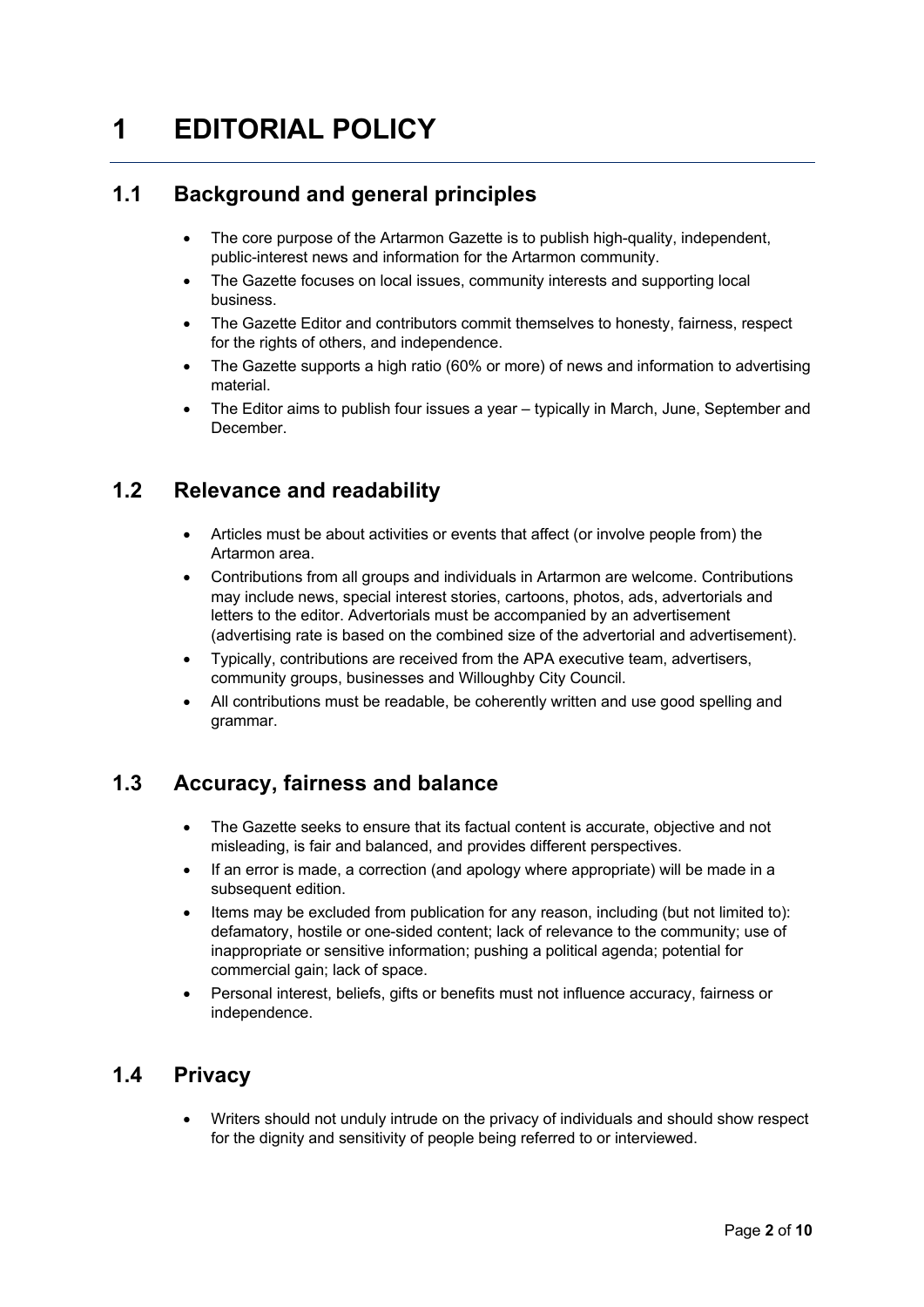# **2 ROLES, RESPONSIBILITIES AND PRODUCTION**

#### **2.1 Gazette subcommittee**

- The APA delegates the operational elements of compiling, publishing and distributing the Artarmon Gazette to a team of volunteers comprising: Editor, Gazette Coordinator, Advertising Coordinator, Distribution Coordinator, Publisher and Treasurer.
- Information and messages sent to editor@artarmonprogress.org.au are distributed to the Editor and Gazette Coordinator.

#### **2.2 Roles and responsibilities**

| Role                       | <b>Responsibilities</b>                                                                                                                                                                                                                                                                                                                                                                                                                                                                                                                                                                                                                                                                                                                                                                                                                                                                                                                                                              |
|----------------------------|--------------------------------------------------------------------------------------------------------------------------------------------------------------------------------------------------------------------------------------------------------------------------------------------------------------------------------------------------------------------------------------------------------------------------------------------------------------------------------------------------------------------------------------------------------------------------------------------------------------------------------------------------------------------------------------------------------------------------------------------------------------------------------------------------------------------------------------------------------------------------------------------------------------------------------------------------------------------------------------|
| <b>Editor</b>              | The 'boss' of the Gazette. The Editor determines the size<br>$\bullet$<br>of articles, makes final decisions on content and layout,<br>and is responsible for the Gazette's editorial voice<br>Reserves the right to edit content to maintain accepted<br>$\bullet$<br>standards of language, probity and respect for other points<br>of view<br>May refer articles to the APA Executive team for further<br>$\bullet$<br>review<br>Liaises with the writer if there are any queries<br>٠<br>Liaises with the designer and publisher<br>$\bullet$<br>Signs off final proofs<br>$\bullet$<br>Advises the designer that it is OK to send the print file to<br>$\bullet$<br>the printer.                                                                                                                                                                                                                                                                                                |
| <b>Gazette Coordinator</b> | Plans content for each edition in consultation with the<br>$\bullet$<br>Editor and the APA Executive Committee (particularly in<br>relation to the lead articles)<br>Tracks the progress of contributions and advertising<br>$\bullet$<br>material to ensure the Editor receives all copy by the<br>deadline<br>Regularly keeps the Editor informed of progress<br>$\bullet$<br>May write content (but not routinely)<br>$\bullet$<br>Maintains the advertising pricing list (subject to approval of<br>$\bullet$<br>the Treasurer and APA Executive Committee)<br>Ensures all advertising artwork has been signed off by<br>$\bullet$<br>each advertiser<br>Liaises with the printer about changes to pricing or<br>$\bullet$<br>production numbers<br>Liaises with the printer about the expected delivery date<br>$\bullet$<br>Informs the Distribution Coordinator when to expect<br>$\bullet$<br>delivery (about two weeks' notice)<br>Maintains the production timetable.<br>٠ |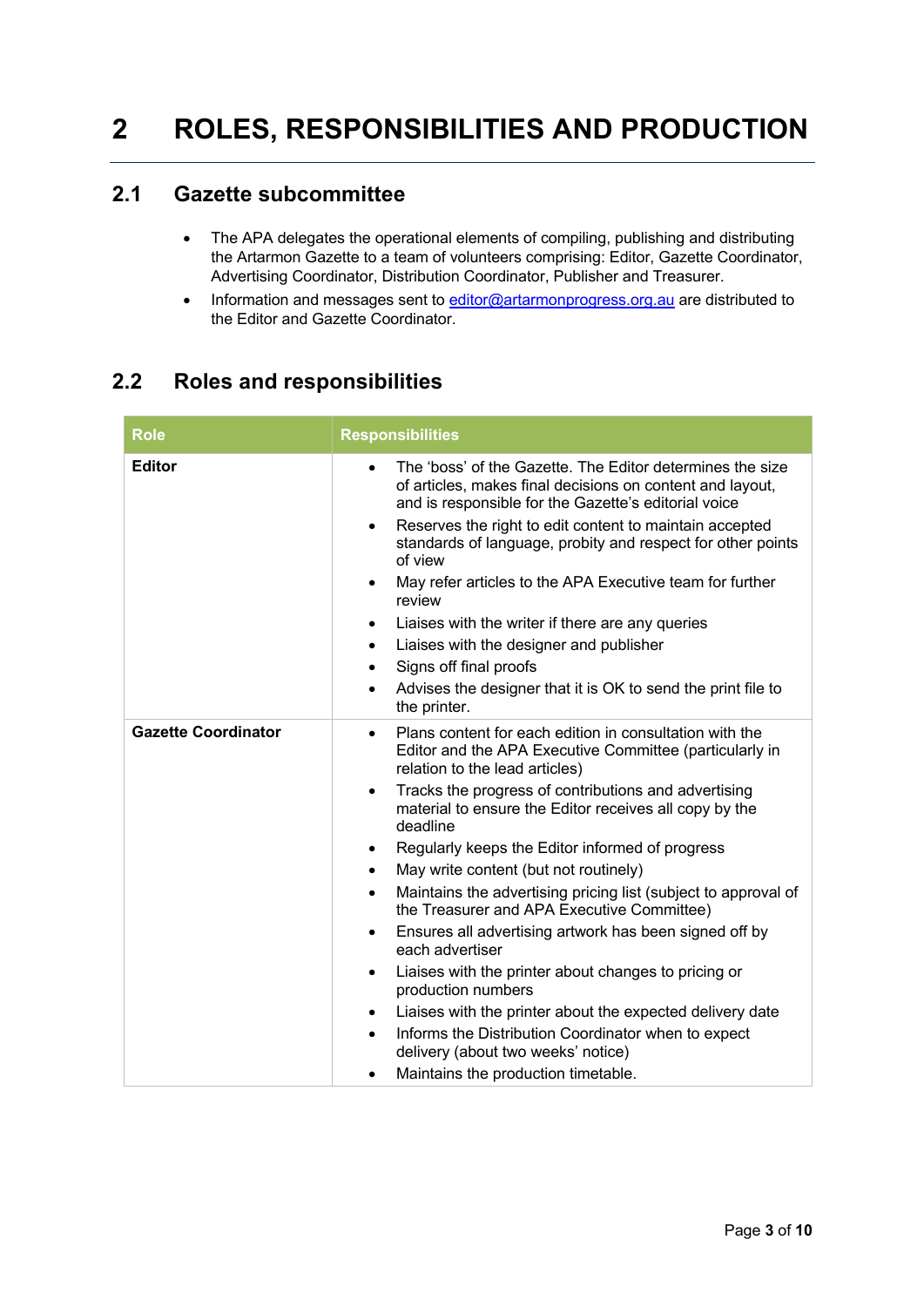| <b>Role</b>                     | <b>Responsibilities</b>                                                                                                                                                                                                                                                                                                                                                                                                                                                                                                                                           |  |
|---------------------------------|-------------------------------------------------------------------------------------------------------------------------------------------------------------------------------------------------------------------------------------------------------------------------------------------------------------------------------------------------------------------------------------------------------------------------------------------------------------------------------------------------------------------------------------------------------------------|--|
| <b>Advertising Coordinator</b>  | Liaises with existing and potential advertisers<br>Maintains a list of existing advertisers and contact details<br>$\bullet$<br>Makes sure advertisers send artwork requests to the<br>$\bullet$<br>designer before the deadline<br>Advises the Editor of committed advertisers (and size) as<br>$\bullet$<br>early as possible to permit management of space<br>Ensures all final advertisements and advertorials are with<br>$\bullet$<br>the designer by deadline<br>Informs Gazette coordinator whether advertising goals are<br>$\bullet$<br>being achieved. |  |
| <b>Distribution Coordinator</b> | Manages a team of volunteers to deliver copies of the<br>$\bullet$<br>Gazette to residents and businesses in Artarmon<br>Maintains a list of volunteer distributors, allocated routes,<br>$\bullet$<br>delivery addresses, phone and email contact details<br>Provides the Gazette Coordinator with a delivery schedule.<br>$\bullet$                                                                                                                                                                                                                             |  |
| <b>Publisher</b>                | Is typically the President of the APA<br>٠<br>Ensures the publication contains no defamatory material<br>٠<br>Provides the final sign-off to publish.<br>$\bullet$                                                                                                                                                                                                                                                                                                                                                                                                |  |
| <b>Treasurer</b>                | Responsible for advertising pricing in conjunction with the<br>$\bullet$<br>Gazette Coordinator (and subject to approval by the APA<br>Executive Committee)<br>Prepares and sends tax invoices for each advertisement<br>٠<br>Manages collection of trade debtors.<br>$\bullet$                                                                                                                                                                                                                                                                                   |  |

\*Proofreading refers to checking for errors in a text before it is published or shared, as per the agreed style guide.

## **2.3 Editorial production process**

- The APA committee and the Gazette subcommittee decide the key topics and who will write them, for page 1, the bottom half of pages 2 and 3 (APA designated pages). Content of all other pages is at the discretion of the Editor.
- Gazette Coordinator liaises with Advertising Coordinator about potential advertising and advertorials and deadlines.
- Advertising Coordinator advises Editor and Gazette Coordinator of expected advertising.
- Gazette Coordinator to liaise with the Editor regarding any requests for advertorials (other than Artarmon Village Inc agreement).
- Four weeks before the deadline, the Advertising Coordinator emails advertisers to advise of the deadline.
- Three weeks before deadline, Editor emails contributors advising deadline and the number of words required and reminding writers to email their contributions to editor@artarmonprogress.org.au.
- One week before the deadline, the Editor sends reminder email to contributors.
- One week before deadline, the Advertising Coordinator sends reminder email to advertisers.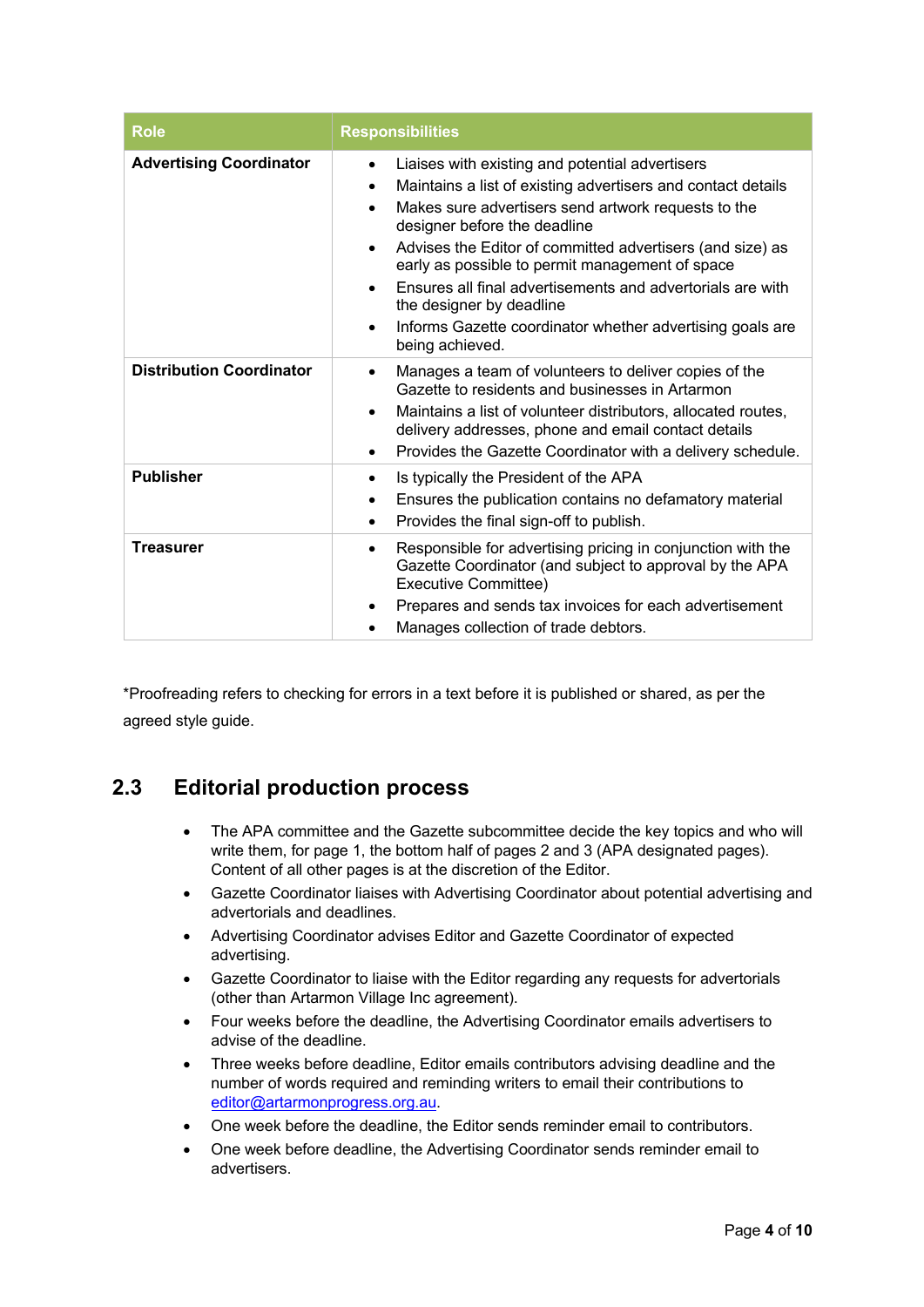- Gazette Coordinator liaises with Editor and Advertising Coordinator on the flow of copy and advertising received.
- From Wednesday deadline to Sunday, Editor edits copy and liaises with Gazette Coordinator on progress.
- On Sunday, the Editor sends layout plan, copy and images to the designer.
- Monday to Thursday, designer fits copy and images to the layout plan and advises shortfalls, overmatter etc. Returns the first draft to the Editor on Thursday.
- Thursday and Friday, Editor proofreads. Advises amendments or additions to the designer not later than Sunday.
- Designer makes corrections, adjustments and returns to the Editor on Tuesday.
- Editor checks changes; Wednesday sends to President for sign-off.
- Thursday, the Editor sends approved artwork to the designer.
- Thursday, designer sends approved artwork to the printer.
- Gazette Coordinator advises Distribution Coordinator that the Gazette has gone to the printer and when to expect delivery.
- Eight days later (Friday) printer delivers to the Distribution Coordinator.
- Nine days later (Sunday) Gazette delivery completed.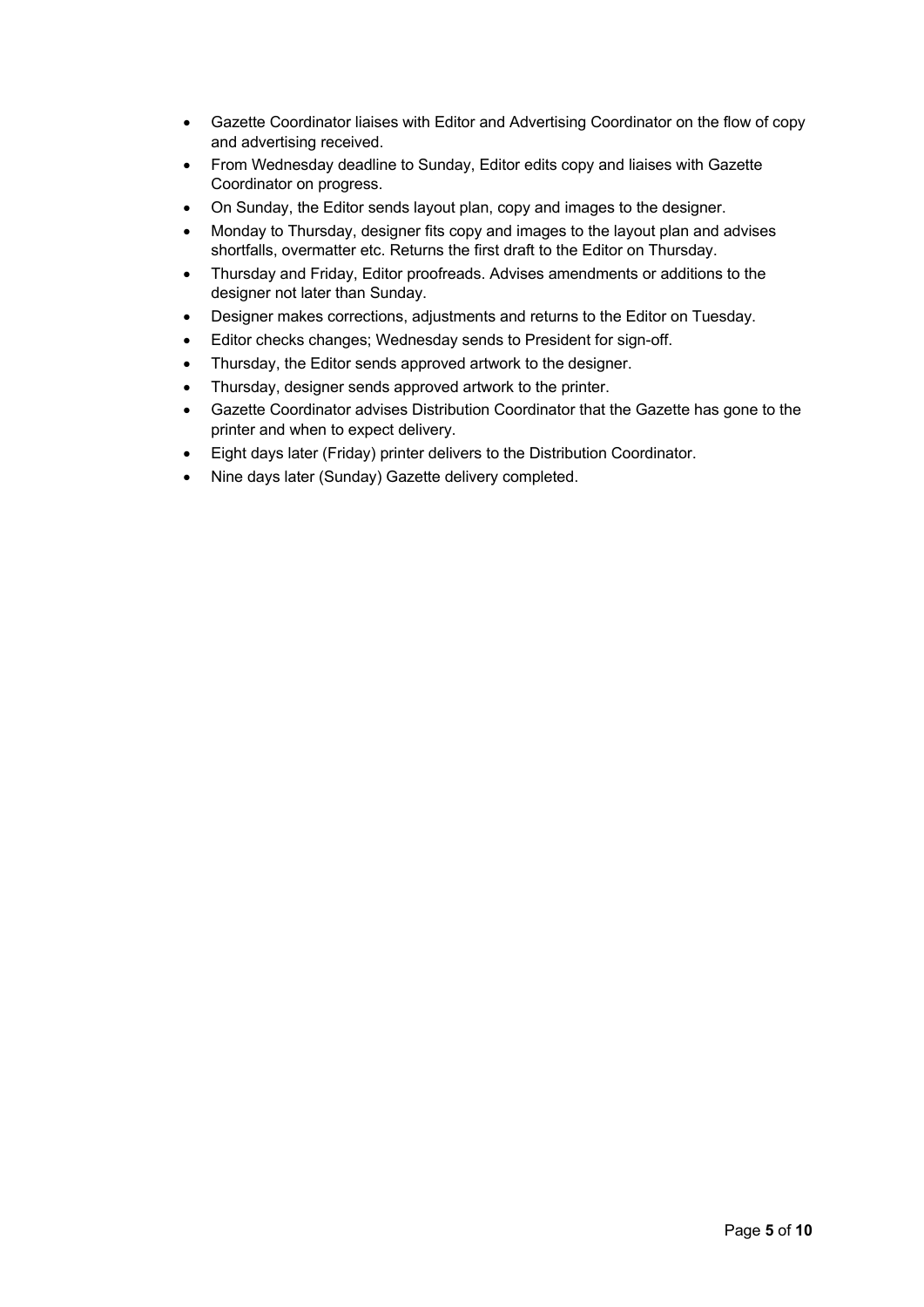# **3 STYLE GUIDE**

#### **3.1 General points**

- The tone of the Artarmon Gazette is professional, impartial and informative.
- Keep language clear, direct and simple.
- If there is a shorter alternative, use it don't use two words when one will do.
- Use Plain English don't use a big word when a short one will do.
- Use active voice rather than passive voice. This is easier to read and usually shorter
	- o e.g. 'Transport for NSW will plant trees along the rail corridor', not 'Trees will be planted along the rail corridor by Transport for NSW'.
- If it is possible to cut out a word, do so.
- Spelling: use British/Australian English rather than American English.
	- o i.e. favour not favor
	- o colour not color
	- o organise not organize
	- o adviser not advisor etc.
- Images should be sent in high resolution (300dpi saved in JPG or TIFF format) and separate from the text (i.e. not embedded).

## **3.2 Plain language suggestions**

The following are some preferred plain language substitutions.

| <b>Instead of this</b>     | <b>Try this</b> |
|----------------------------|-----------------|
| accordingly                | <b>SO</b>       |
| additional                 | more, extra     |
| adjacent                   | next to, nearby |
| ahead of                   | before          |
| amend                      | change          |
| amidst                     | amid            |
| amongst                    | among           |
| appropriate measures       | steps           |
| approximately, around      | about           |
| as, due to, as a result of | because         |
| at a later date            | later           |
| beneficial                 | better          |
| by means of                | by              |
| commence                   | begin, start    |
| comply with                | follow          |
| consensus of opinion       | consensus       |
| consequently               | <b>SO</b>       |
| currently                  | now             |
| despite the fact that      | despite         |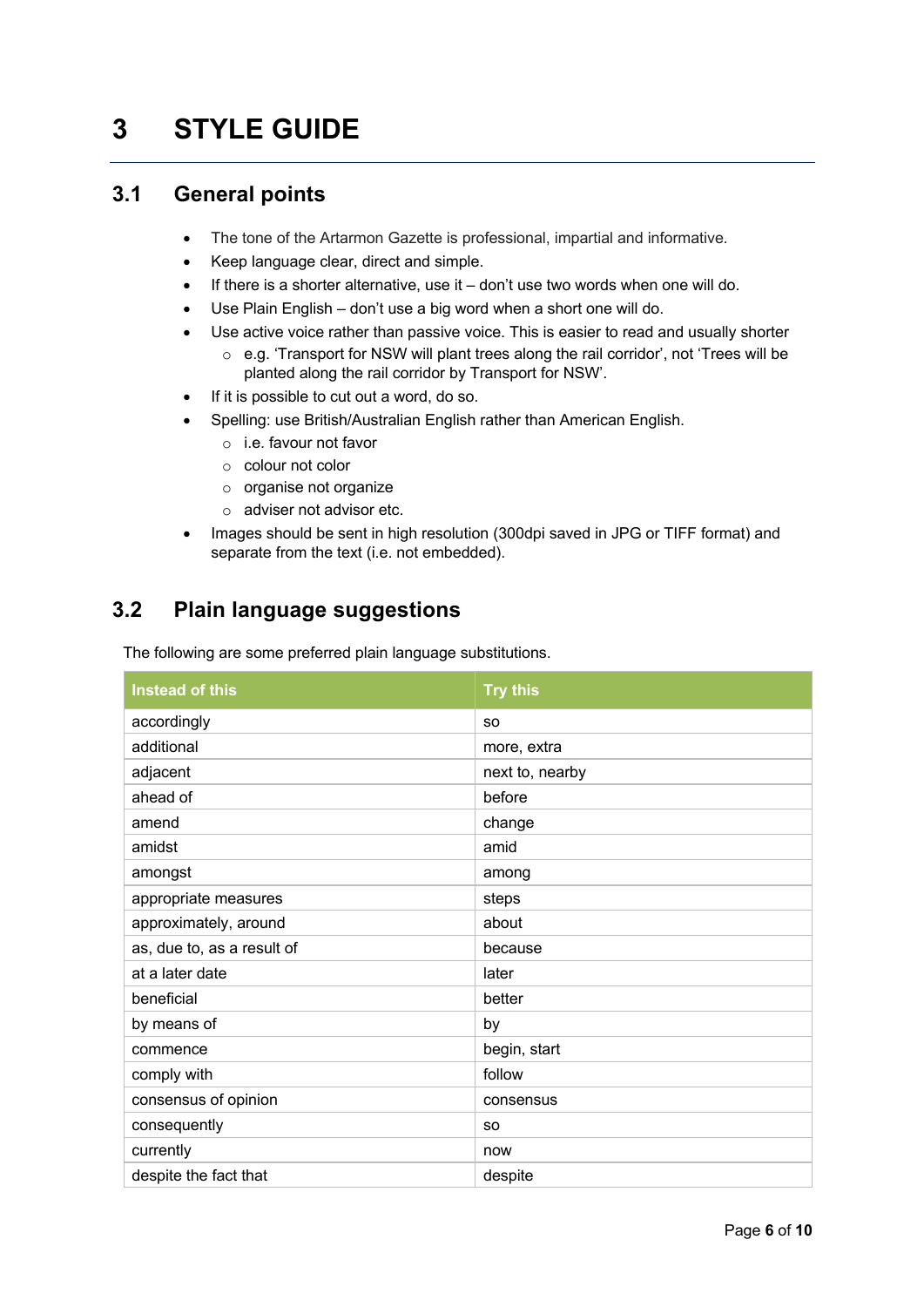| <b>Instead of this</b>                          | <b>Try this</b>           |
|-------------------------------------------------|---------------------------|
| determine                                       | decide                    |
| during the time that                            | while                     |
| due to the fact that                            | because                   |
| following                                       | after                     |
| formulate                                       | work out, devise, firm up |
| future plans                                    | plans, now                |
| Impact, impact upon                             | affect                    |
| implement                                       | start, apply, install, do |
| in accordance with, in regard to, in respect of | as, in line with          |
| in excess of                                    | more than                 |
| in relation to                                  | about                     |
| in the absence of                               | without                   |
| in the near future                              | soon                      |
| in the vicinity of                              | near                      |
| in view of the fact                             | because                   |
| it is possible that                             | perhaps                   |
| it is probable that                             | probably                  |
| majority                                        | most                      |
| modify                                          | change                    |
| no later than                                   | by, before                |
| notify                                          | tell                      |
| notwithstanding the fact that                   | although                  |
| numerous                                        | many                      |
| on account of the fact that                     | because                   |
| on behalf of                                    | for                       |
| pertaining to                                   | about                     |
| prior to, previous to                           | before                    |
| provide advice                                  | advise                    |
| reach a decision                                | decide                    |
| reach out                                       | contact                   |
| regarding                                       | about, on                 |
| reach a consensus                               | ask, agree                |
| request                                         | ask                       |
| requires                                        | needs                     |
| signage                                         | sign                      |
| subsequently                                    | later                     |
| therefore                                       | <b>SO</b>                 |
| track record                                    | record                    |
| undertake                                       | carry out                 |
| utilise                                         | use                       |
| whilst                                          | while                     |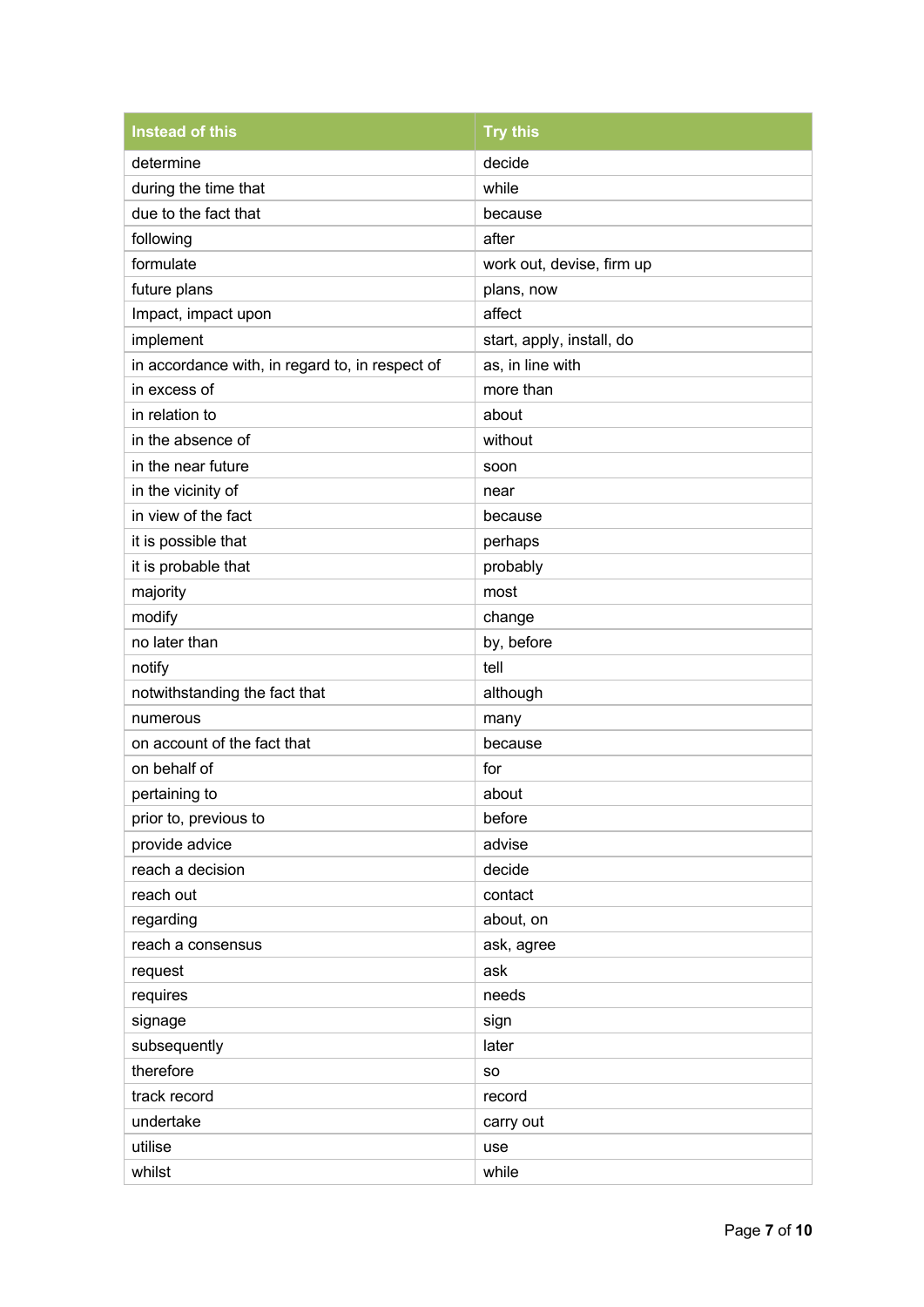| l Instead of this     | $\mid$ Trv this |
|-----------------------|-----------------|
| with a view to        | to              |
| with the exception of | except          |

#### **3.3 Some tips for writing**

- **Acronyms** look horrible and stop the flow because they're hard to read and comprehend. Spell out the name of the organisation on the first use and then say e.g. the company, the department, the hospital, the council etc.
- **Capital letters** as with punctuation the trend is to minimise their use. Use the NSW government (not the NSW state government) and after that the government. In the Gazette there is little risk of ambiguity about which government we mean. Use NSW premier Dom Perrottet. Do not use upper case for a title for a person who is dead or no longer does that job e.g. former prime minister Gough Whitlam, former premier Barry O'Farrell.
- **Dates** it is not necessary to include the year if the event happened less than a year ago.
- **Figures** never start a sentence with a figure. Write out the number. Use words for numbers one to nine and figures for 10 or more.
- **Headlines** The editor will usually write the headline but if you write your own, bear in mind that it may need to be changed for layout reasons. Only the first word in the heading should be in upper case unless it involves names.
- **Names** check the spelling of names of people and businesses. Use the person's full name the first time, then the surname e.g. Liberal MP for North Sydney Trent Zimmerman, then Zimmerman. When referring to people in the Artarmon community, first names can be used on the second reference.
- **Overused words**: access, outcome, provide, impact/ing/ed; support; community.
- **Punctuation** the trend in publishing is to minimise punctuation, especially commas and hyphens. But sometimes they are necessary to make the meaning clear e.g. resign versus re-sign, resent versus re-sent, recreate versus re-create. The same can apply with commas and, when naming people, if you have a comma after the person's title, you also need one after their name.
- **Quotes** use single quote marks when reporting a direct quotation from a person, when writing conversation or quoting from another publication. Every word inside the single quote marks should be exactly what was said. Otherwise paraphrase it or use partial quotes. Double quote marks are used for quotes within quotes. For full quotes put a colon and a space before the first quotation mark and a full point before the second quote mark. If it is a partial quote, put the full point outside the second quote mark. For example, with a full quote: John said: 'I shall urge the minister to take account of the community's concerns.' In a partial quote: John urged the minister to 'take account of the community's concerns'.

#### **3.4 Some words/terms to watch**

- **Criterion/criteria** one criterion, two or more criteria
- **Fewer/less** fewer is for things you can count; less is for things you can measure or weigh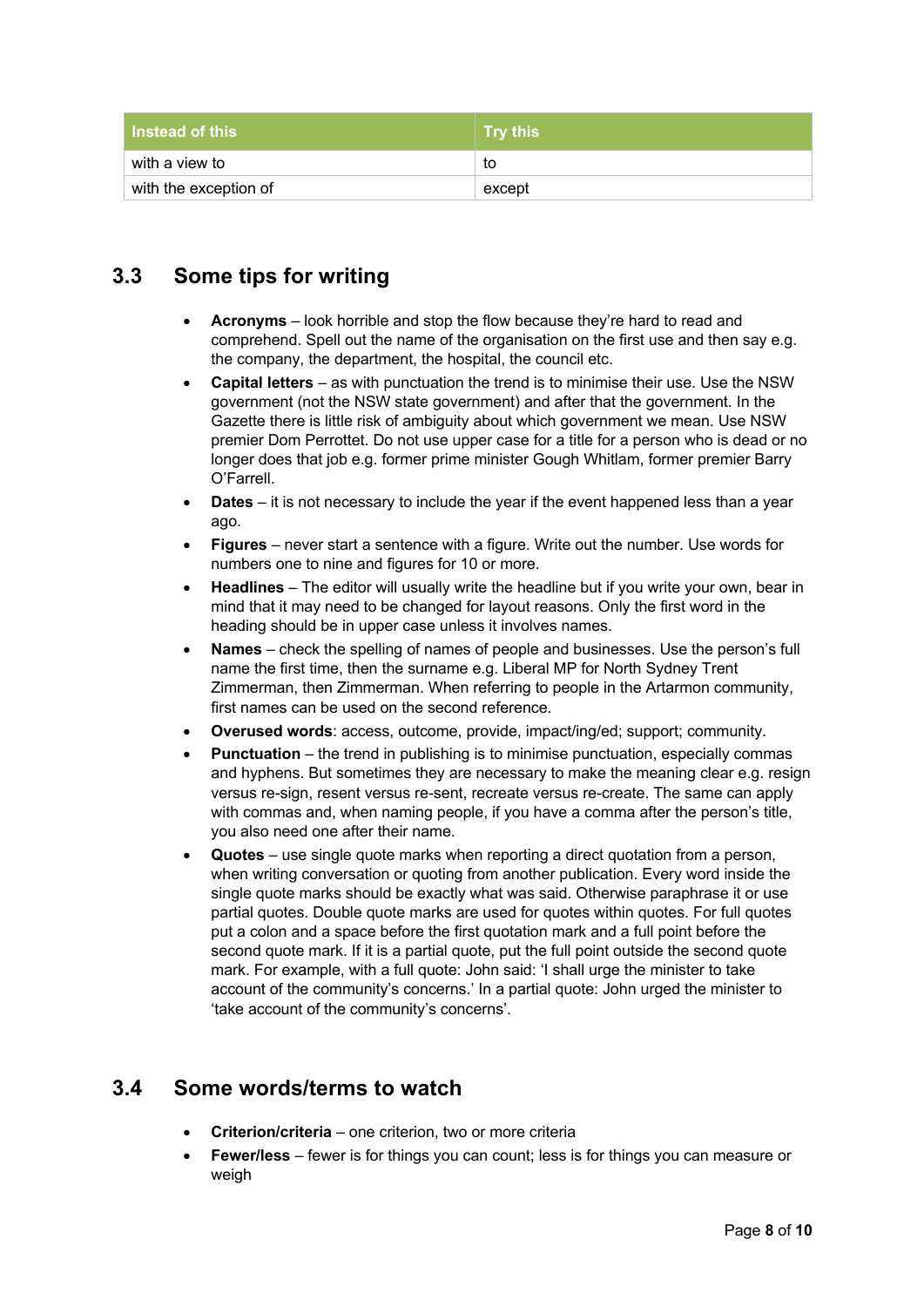- **Forego** means to go before; forgo means to go without
- **However** at the start of a sentence should be followed by a comma; in the middle of a sentence should be replaced by 'but'
- **Learned** means knowledgeable; use learnt
- **Local** not needed with residents or community
- **Moving/going forward** do not use; if you are talking about the future, it is forward
- **Number/amount** *number* is for things you can count, *amount* is for things you can weigh or measure
- **Over/under** more than/less than (more than refers to number; over/under to height or age)
- **Period of time** period or time but not both; also not a 10-year period but 10 years
- **Proved/proven** it *proved* (verb) a good decision but it is not a *proven* (adjective) formula
- **Residents** not local residents
- **That or which** *that* defines something and *which* describes it, or adds more information; you usually need a comma before *which* e.g. '*This is the car that John bought'* but '*This car*, which *John bought from Mary, is yellow'*.
- **Their/there/they're** e.g. 'The boys left t*heir* books in the park. *They're* likely to be gone when they go *there* tomorrow'.
- **Time** 9am not 9.00am
- **Which/that/who** people are who, not which. Governments, companies, charities and organisations are which and occasionally that, but not who, and they take the singular verb e.g. Transport for NSW is … Lendlease is … the Artarmon Progress Association (APA) is …
- **With**  is a preposition but is often used as a conjunction to join two ideas. Use *and* instead or start a new sentence. e.g. 'The fair was a huge success *and* 1400 residents attended', not 'The fair was a huge success with a crowd of 1400 residents attending.'

## **3.5 Some basic rules about writing stories**

- When reporting an event or interviewing a person over the telephone or face to face, always identify yourself and make it clear you are doing an article for the Gazette.
- Writing a story involves research and asking questions, most of which should start with 'why', 'what' and 'who' and, perhaps 'how much', 'how big', 'how long'.
- You can report your own observations but do not report what anyone says without permission unless they are speaking publicly.
- Do not rely on memory, make notes and give an accurate report of the event or interview without embellishment or bias. Use a tape recorder or your mobile phone when interviewing to get an accurate record of your interview. Always ask for permission to record an interview. Keep your notes and recordings for 12 months in case there is a dispute about the interview later.
- Always acknowledge the source of your information e.g. 'according to … ' or '... reports/ shows'. If possible, provide a web link.
- If a source seeks anonymity, do not agree without first considering the source's motives and any alternative attributable source. If confidences are accepted, respect them in all circumstances.
- Do not suppress relevant available facts. Do your utmost to give a fair opportunity for reply.